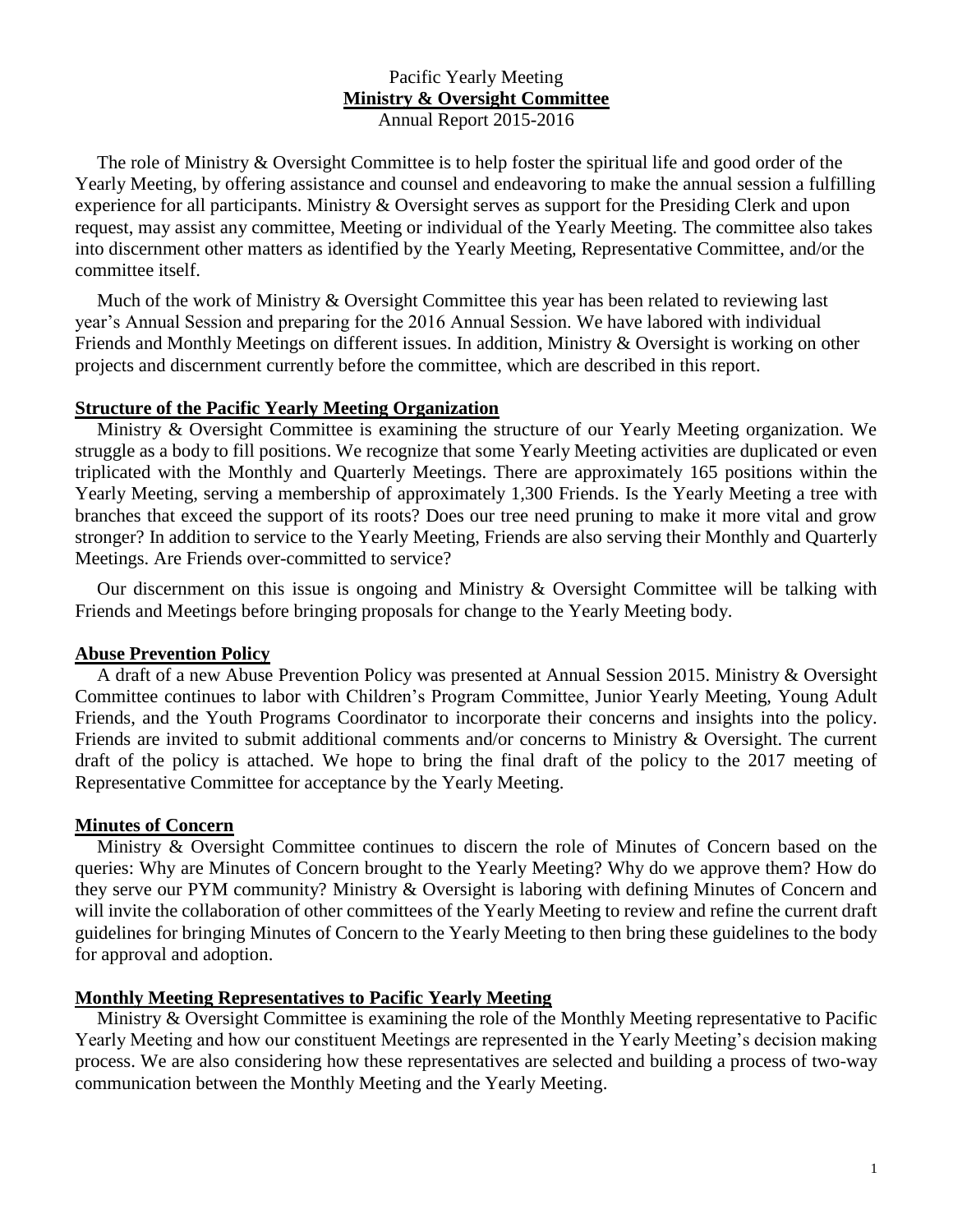## **Friends General Conference**

Ministry & Oversight is working on a process to bring forward a proposal for Pacific Yearly Meeting to formally affiliate with Friends General Conference. Affiliation would represent positive care for the spiritual life of Pacific Yearly Meeting and would acknowledge the fact that we are already benefiting from and contributing to Friends General Conference and its programs and services. We heard concerns at the meeting of Representative Committee and will be preparing an information packet to be distributed to the Monthly Meetings that will include details of what affiliation would mean for Pacific Yearly Meeting. Friends carrying concerns about Pacific Yearly Meeting formally affiliating with Friends General Conference are invited to approach Ministry & Oversight to have their concerns heard. We hope to bring the formal proposal of affiliation to the 2017 meeting of Representative Committee for approval and action.

## **Other Ministry & Oversight Concerns this Year**

Communication within the Yearly Meeting and its community has been a common theme this year. Ministry & Oversight participated in the Coordination Team conference calls in the fall and in the spring, sharing with and supporting others.

The committee supports the three-committee proposal on reducing the number of Pacific Yearly Meeting delegates to outside Quaker organizations. Ministry & Oversight will continue to explore which organizations Pacific Yearly Meeting should or could send delegates to and how this representation is part of our function. Is our energy being spent in ways that most support us as a spiritual community? The committee will also be looking at setting expectations on these delegates in terms of reporting back to the Pacific Yearly Meeting community.

### **Attendance Assistance Fund**

Ministry & Oversight Committee administers the Attendance Assistance Fund, which offers financial assistance on a case-by-case basis to Friends wanting to attend Annual Session who may require a little additional financial help in order to do so. The \$9,000.00 Attendance Assistance fund is helping about 33 people to attend Annual Session this year.

### **Visiting Friend Program**

Roena Oesting (La Jolla) served as Visiting Friend for Pacific Yearly Meeting this year. She made 16 visits during the year, spending time with Friends from 17 Monthly Meetings and Worship Groups, plus visits to the "Golden Rule" and participation in Southern California Quarterly Meeting and the meeting of Representative Committee. Roena offered discussions on a variety of topics and presented her Elizabeth Fry program. Details and photos of her visits can be found on the Facebook page "The Visiting Quaker". Copies of the endorsements of Roena's Travel Minute can be found in the Quiet Room at Annual Session. We thank Roena for her service.

Ministry & Oversight is discerning the continuation of the Visiting Friend Program, considering aspects such as building a strong Visiting Friend Support subcommittee and asking Monthly Meetings and Friends to contribute to the Visiting Friend Fund, among others. Friends interested in supporting the Visiting Friend Program are encouraged to approach Ministry & Oversight.

### **Subcommittees**

Electronic Communications: The subcommittee believes it would be able to supervise and advise, but not execute a plan for the PYM website. The subcommittee is also looking at our Yearly Meeting's communication systems and privacy policies. Ministry & Oversight has asked the subcommittee to develop a proposal for contracting the services of a professional web designer.

Racial Justice: The subcommittee has spent much of the year working on its *39 Questions for White People* interest group presented at College Park Quarterly Meeting and again at Annual Session, and also promoting the use of Shakti Butler's *Breaking the Codes: the System of Racial Inequities* film and workbook among Monthly Meetings to raise awareness of racial justice issues. The film is available on the